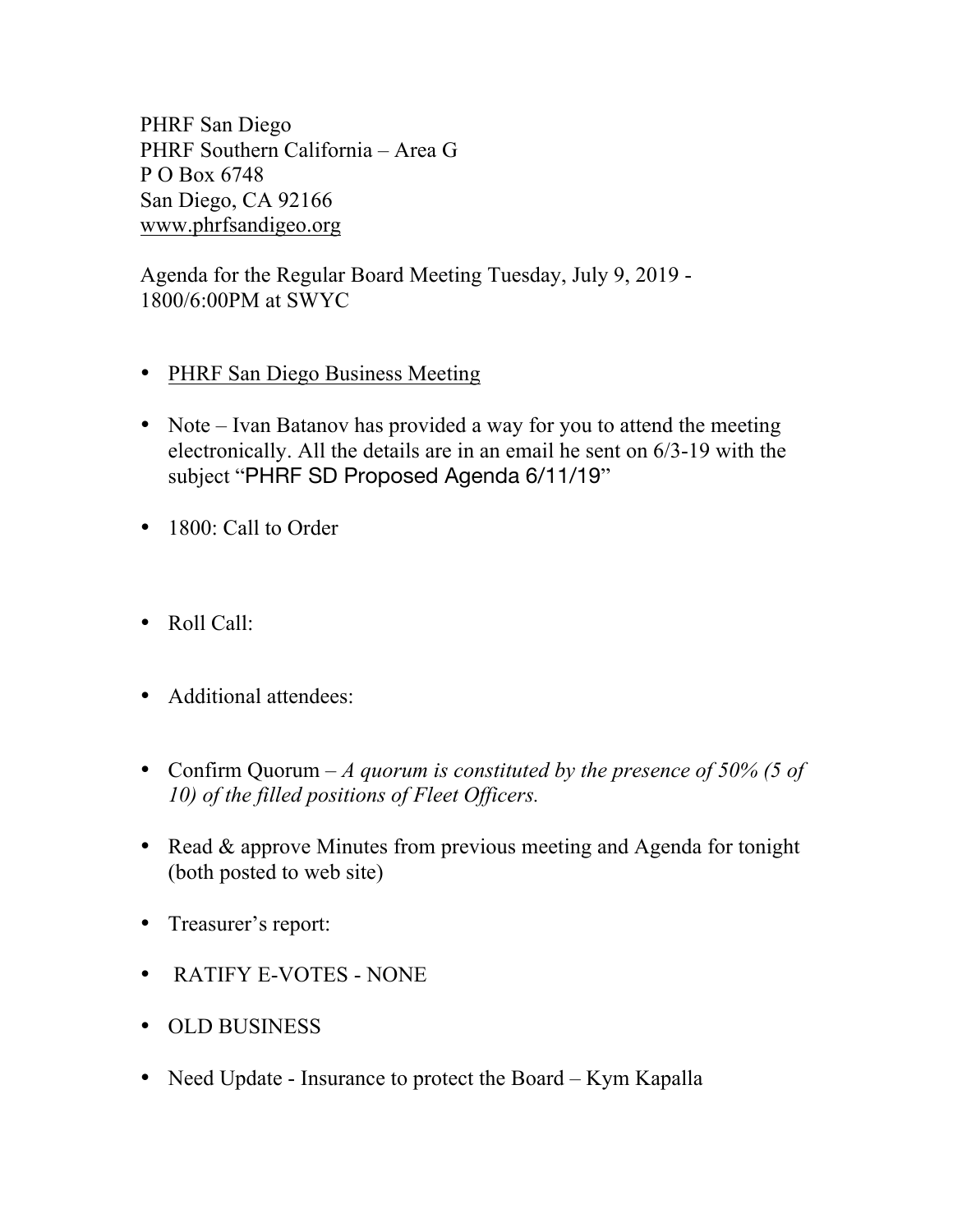- Need Update Incorporate Board Jon Gardner
- NEW BUSINESS
- ORR-Ez
- Need update Ivan Batanov Attendance at these meetings from the ByLaws: ARTICLE VII. TERMS OF OFFICE AND MEETINGS 3. If a member of the Fleet Executive Board is absent from three (3) consecutive meetings a proposal will be issued from the Fleet Chairman and voted by the Executive Board to declare the position vacant. A vacant position will be filled by appointment by the Fleet Executive Board. During the period of vacancy, the position does not count in establishing a quorum
- STANDING REPORTS
- Fleet Chairman:
- Vice Chairman:
- Chief Handicapper:
- Fleet Secretary:
- Roster Secretary:
- Data Systems Officer:
- Public Relations:
- Fleet Scorer:
- Treasurer:
- Past Fleet Chairman:
- Next Meeting: August 13, 2019
- Adjourn PHRF San Diego Business Meeting:
- 1900 HANDICAPPING BUSINESS MEETING
- Call to Order:
- Additional attendees: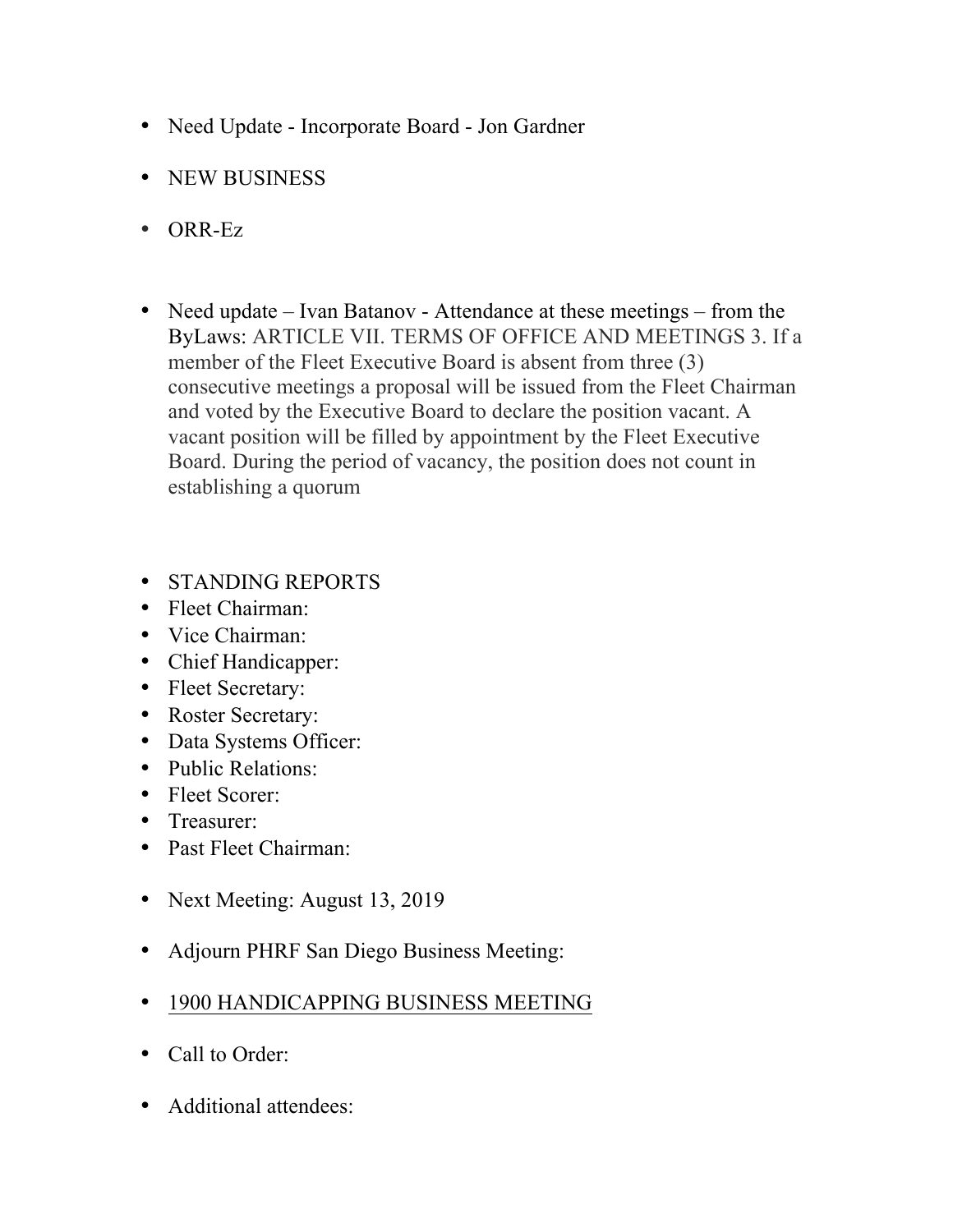- Handicappers:
- Confirm Quorum *A quorum is constituted by the presence of a quorum of the Executive Board plus representation by a minimum of 3 SDAYC member clubs and a minimum of 3 of the current classes. The Fleet Executive Board can be counted for the purpose of ensuring representation of either the 3 SDAYC member clubs or the 3 classes.*
- RATIFY E-VOTES NONE
- TEMPORARY RATINGS ABOUT TO EXPIRE *A Temporary Rating may be provided by Chief handicapper in the event a handicap is requested to race in an upcoming race which will take place before a meeting, and the board is unable to vote on the rating (Prior to race). The request should be email approved or voted on at next board meeting to make permanent. In the event at a board meeting where an owner has submitted an application, fees are paid, but the Board believes it does not have sufficient data or information to accurately rate a boat, a Temporary rating may be provided with the understanding the owner should submit race results during the three months to show data, to verify the Temporary Rating. Temporary rating may be adjusted after review of results. In the event the data is not provided the temporary rating will be considered expired at the end of 120 days. A new complete application (Minus Fees) will need to be presented to board to have the boat considered again for a PHRF certificate. The Chief Handicapper may, at his or her discretion, renew the Temporary Rating twice.*
- M Boats Soto 40, Zero Gravity, -*3/-9/-12 07/08/19*
- *Dencho Kernan 44, Volpe, -24/-36/-42, 07/08/19*
- *Bavaria 42, Audeamus, 120/114/114, 07/08/19*
- *Tartan 3700, Gaucho, 11/111/111, 08/14/19*
- *Beneteau Oceanis 35.1, Wayfinder, 153/153/153, 08/14/19*
- *Beneteau ASA First 22, Freedom 222/222/222/, 08/14/19*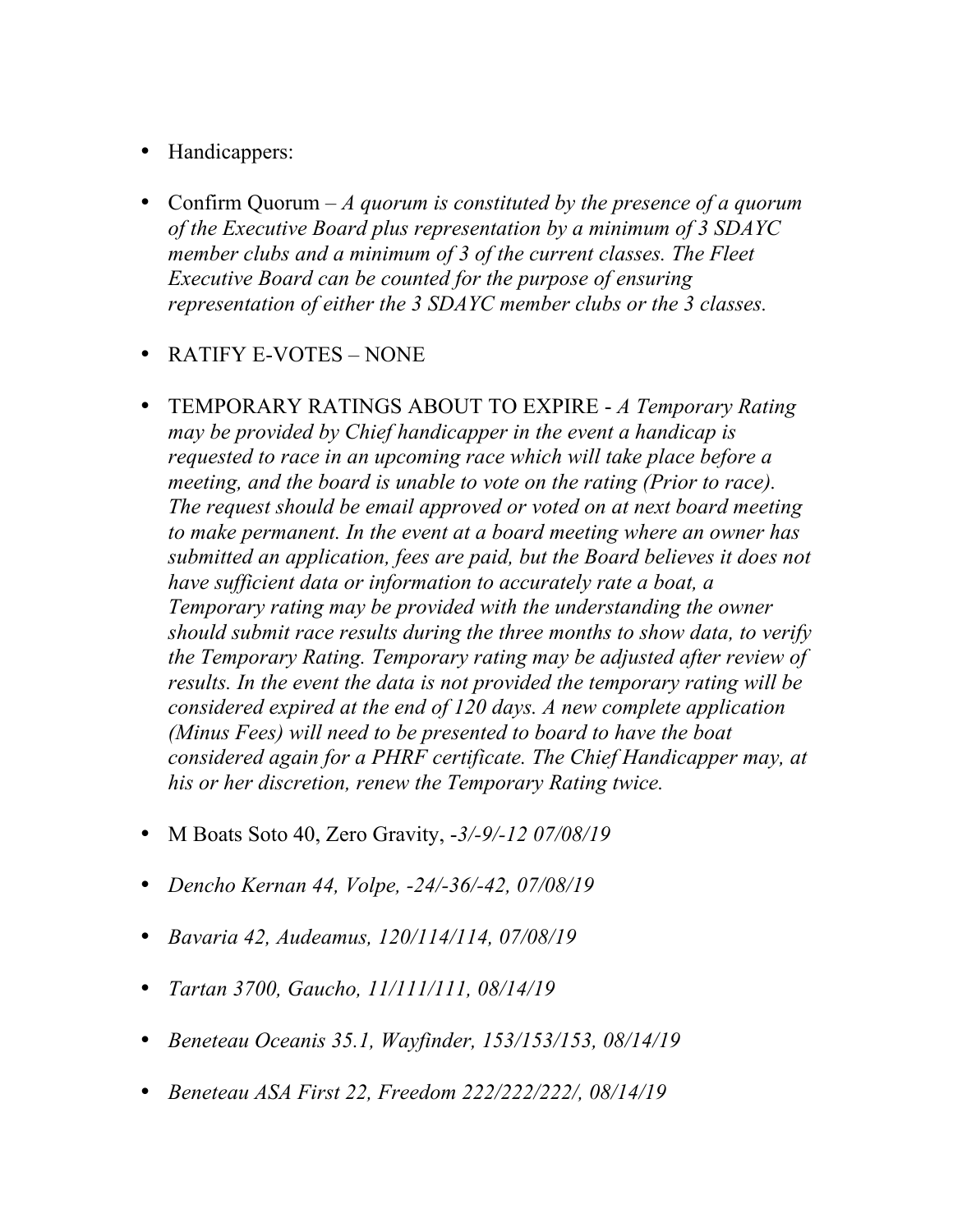- *Beneteau ASA First 22, Liberty 222/222/222/, 08/14/19*
- *Beneteau 331, Nauti Cal, 159/15//159, 08/19/19*
- *Hobie 33 MH, Sizzle, 87/72/69, 09/09/19*
- RATING REVIEW NONE
- NEW BOATS 1. Application received by Roster Secretary at least 7 days before meeting. 2. Application complete. 3. Sail number properly obtained from U S Sailing or regionally from SCYA. 4. Dues paid 5. If the yacht is also certified by PHRF SoCal then PHRF SD will also submit to PHRF SoCal an Area G rating.
- Pacific Yankee, 37022, IC37 sail number valid not also certified by PHRF SoCal
- OLD BOATS NONE
- Next Meeting August 13, 2019
- Adjourn Handicapping Meeting:
- AREA G BUSINESS MEETING
- Call to Order:
- Roll Call:
- Confirm Quorum *A majority of the Area Board members are required to form a quorum and to conduct business. All official actions of the Area Board which concern Ratings or Rating Reviews shall be conducted pursuant to Rules 1.5 and 4.5 of the Rules. All other official actions of the Area Board require a majority vote by the members who are present, provided there is a quorum at the time of the vote. Members: Ivan Batanov, David Cattle, Lani Spund, and Mark Burrows*